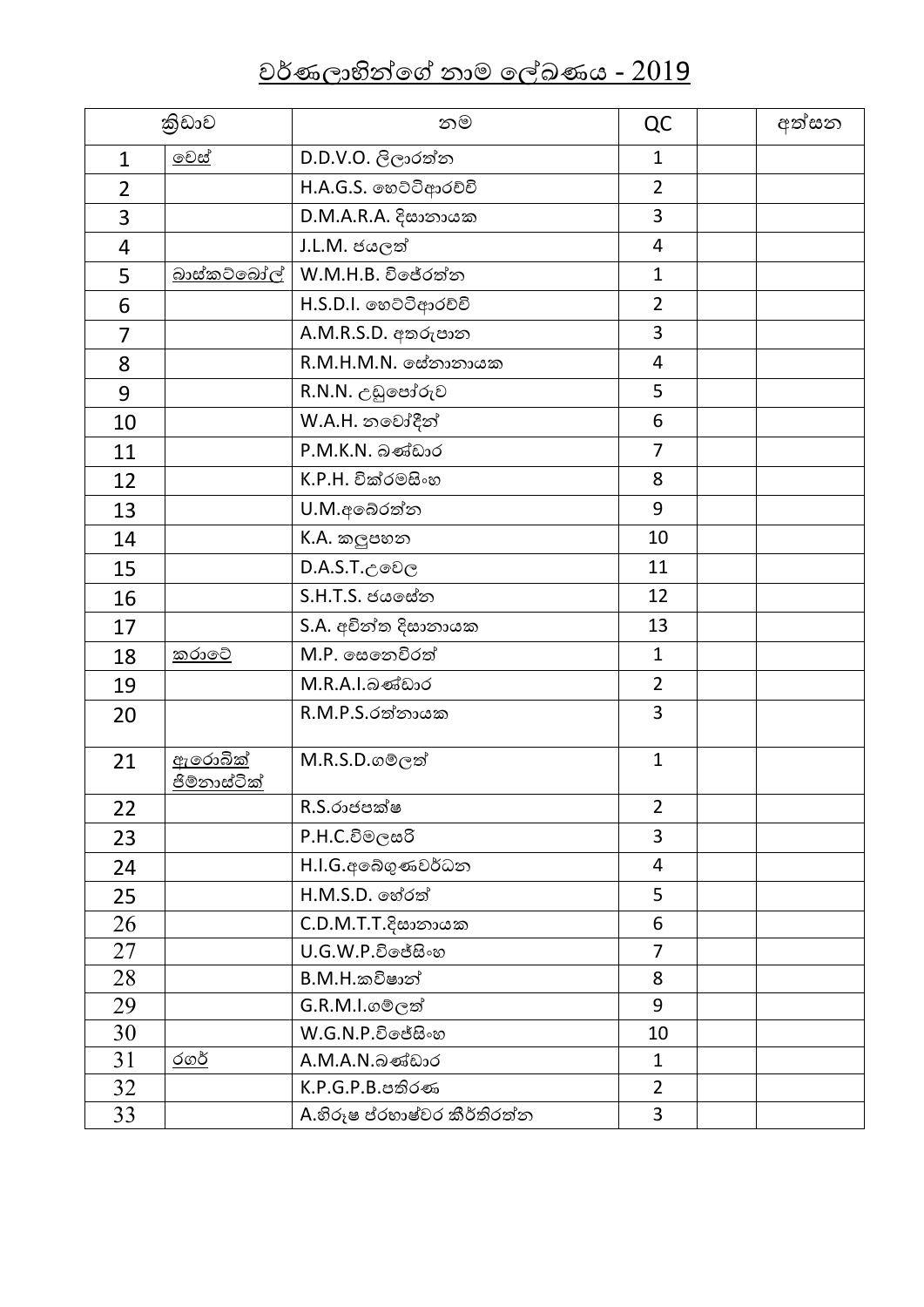|    | කිුඩාව           | නම                                         | QC             | අත්සන |
|----|------------------|--------------------------------------------|----------------|-------|
| 34 |                  | K.G.P.R.E.ජයවර්ධන                          | $\overline{4}$ |       |
| 35 |                  | D.P.C.සඳුරුවන් චන්ද්රසේකර                  | $\overline{5}$ |       |
| 36 |                  | $H.R.\circled$ නූෂ දූෂේත් <u>ඉස්තානායක</u> | 6              |       |
| 37 |                  | T. නිශේන් කන්නන්ගර                         | $\overline{7}$ |       |
| 38 |                  | C.J. ජයසේකර ආරච්චි                         | 8              |       |
| 39 |                  | W.M.T.D.විකුමසිංහ                          | 9              |       |
| 40 |                  | B.A.N. සංකේත් ලේමරත්න                      | 10             |       |
| 41 |                  | T.A.N.කවීෂර ගුණරත්න                        | 11             |       |
| 42 |                  | H.W.G.S.රවිඳු හපුගහවත්ත                    | 12             |       |
| 43 |                  | G. රසිත් මිත්සර සේනාතිලක                   | 13             |       |
| 44 |                  | H.M.M.මදූසිත් තරුමුතු ආරියවංශ              | 14             |       |
| 45 |                  | M.M.T.H.B.මුණසිංහ                          | 15             |       |
| 46 |                  | B.P.කවිඳු කල්හාර                           | 16             |       |
| 47 |                  | W.A.සසන්ත ලුක්ෂාන් වනසිංහ                  | 17             |       |
| 48 |                  | ශාන් කේමින්ද පතිරාජ                        | 18             |       |
| 49 |                  | H.M.C.D.B.මුණසිංහ                          | 19             |       |
| 50 | <u>මේසපන්දු</u>  | G.M.D.S. දයාව0ශ                            | 1              |       |
| 51 |                  | R.D.I.M.රණසිංහ                             | $\overline{2}$ |       |
| 52 |                  | H.H.A.D. සිල්වා                            | $\overline{3}$ |       |
| 53 |                  | $L.P.S.$ ගුණතිලක                           | $\frac{4}{5}$  |       |
| 54 |                  | A.C.N.අබෙකෝන්                              |                |       |
| 55 |                  | P.D.N.L. දිසානායක                          | 6              |       |
| 56 |                  | $W.D.P.M.$ ජයලත්                           | $\overline{7}$ |       |
| 57 |                  | W.D.A.U.රණව                                | $\mathbf{1}$   |       |
| 58 |                  | P.D.Y.L.දිසානායක                           | $\overline{2}$ |       |
| 59 |                  | L.A.T.D. ලෙනගල                             | $\overline{3}$ |       |
| 60 |                  | $P.H.C.$ විමලසරි                           | $\overline{4}$ |       |
| 61 |                  | T.K.F.බූරා                                 | 5              |       |
| 62 |                  | $G.S.M.$ විජේසිංහ                          | 6              |       |
| 63 |                  | M.A.විලෝචන මාරසිංහ                         | $\overline{7}$ |       |
| 64 | <u>ටයිකොන්ඩෝ</u> | H.K.J.මනුජිත් හල්තොට                       |                |       |
| 65 |                  | H.A වාලක නෙත්මාන්                          | $\overline{2}$ |       |
|    |                  |                                            |                |       |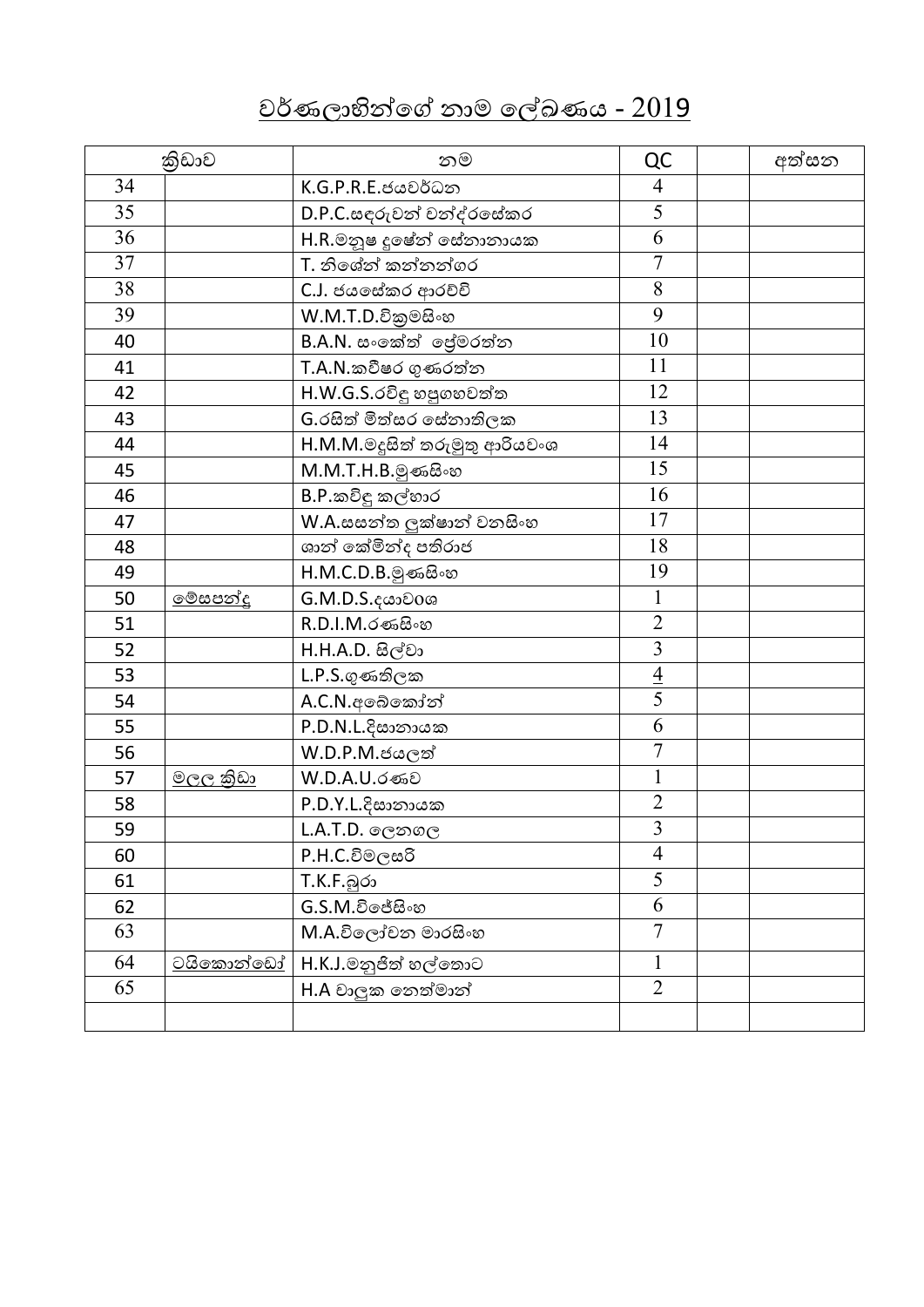|                | කිුඩාව              | නම                             | HC                      | අත්සන |
|----------------|---------------------|--------------------------------|-------------------------|-------|
| $\mathbf{1}$   | මෙස්                | G.U.D. දිසානායක                |                         |       |
| $\overline{2}$ |                     | P.O.M. විමලසූරිය               | $\overline{2}$          |       |
| 3              |                     | K.W.U.R. කරුණාරත්ත             | $\overline{\mathbf{3}}$ |       |
| 4              |                     | A.D.R.T. වනසිංහ                | $\overline{4}$          |       |
| 5              | <u>බාස්කට්බෝල්</u>  | H.K. විකුමතිලක                 | $\mathbf{1}$            |       |
| 6              | <u>හොකී</u>         | W.A.N. මස්තාංග                 | $\mathbf{1}$            |       |
| $\overline{7}$ |                     | M.V. ගලකුඹුර                   | $\overline{2}$          |       |
| 8              |                     | W.D.R. සුදර්ශන                 | $\overline{3}$          |       |
| 9              |                     | W.D.N. විදර්ශන                 | $\overline{4}$          |       |
| 10             |                     | M.M.T. හරිස්චන්ද               | $\overline{5}$          |       |
| 11             |                     | W.L.T. නිම්සර                  | 6                       |       |
| 12             |                     | L.D. නවෝදා                     | $\overline{7}$          |       |
| 13             |                     | R.K.D. dනපාන                   | 8                       |       |
| 14             |                     | T.A.I. කරුණාරත්න               | 9                       |       |
| 15             |                     | W.M.M.I. තිලකරත්න              | 10                      |       |
| 16             |                     | P.S.B. විජේතුංග                | 11                      |       |
| 17             | කරාවේ               | $S.W.M.R.H.$ වික්රමනායක        | 1                       |       |
| 18             |                     | A.S.H. o ගෟෂාන්                | $\overline{2}$          |       |
| 19             |                     | L.A.P. ලංකේෂ්වර                | $\overline{3}$          |       |
| 20             |                     | M.D.O.T.జ <sub>ర్</sub> లి     | $\overline{4}$          |       |
| 21             |                     | M.A.A.V. මල්ලිකාආරච්චි         | 5                       |       |
| 22             |                     | R.D.A.V. රාජපක්ෂ               | 6                       |       |
| 23             | <u>ජිම්නාස්ටික්</u> | G.R.M.I.ගමලත්                  | 1                       |       |
| 24             |                     | W.G.W.P.විජේසිංහ               | $\overline{2}$          |       |
| 25             |                     | $P.H.C.$ විමලසිරි              | $\overline{3}$          |       |
| 26             |                     | H.M.A.H.රවීන් හීල්බත්දෙණිය     | $\overline{4}$          |       |
| 27             |                     | H.M.A.P. දිල්ෂාන් හීල්බත්දෙණිය | 5                       |       |
| 28             | $\overline{000}$    | W.D.A.U.රණවීර                  |                         |       |
| 29             |                     | W.I.K.D.කුමාර                  | $\overline{2}$          |       |
| 30             |                     | G.G.S.O. අබේසේකර               | 3                       |       |
| 31             |                     | J.P.D.K.ගුණතිලක                | $\overline{4}$          |       |
| 32             |                     | H.M.N.P.ආරියවංශ                | $\overline{5}$          |       |
| 33             |                     | J.D.S.විකසිත                   | 6                       |       |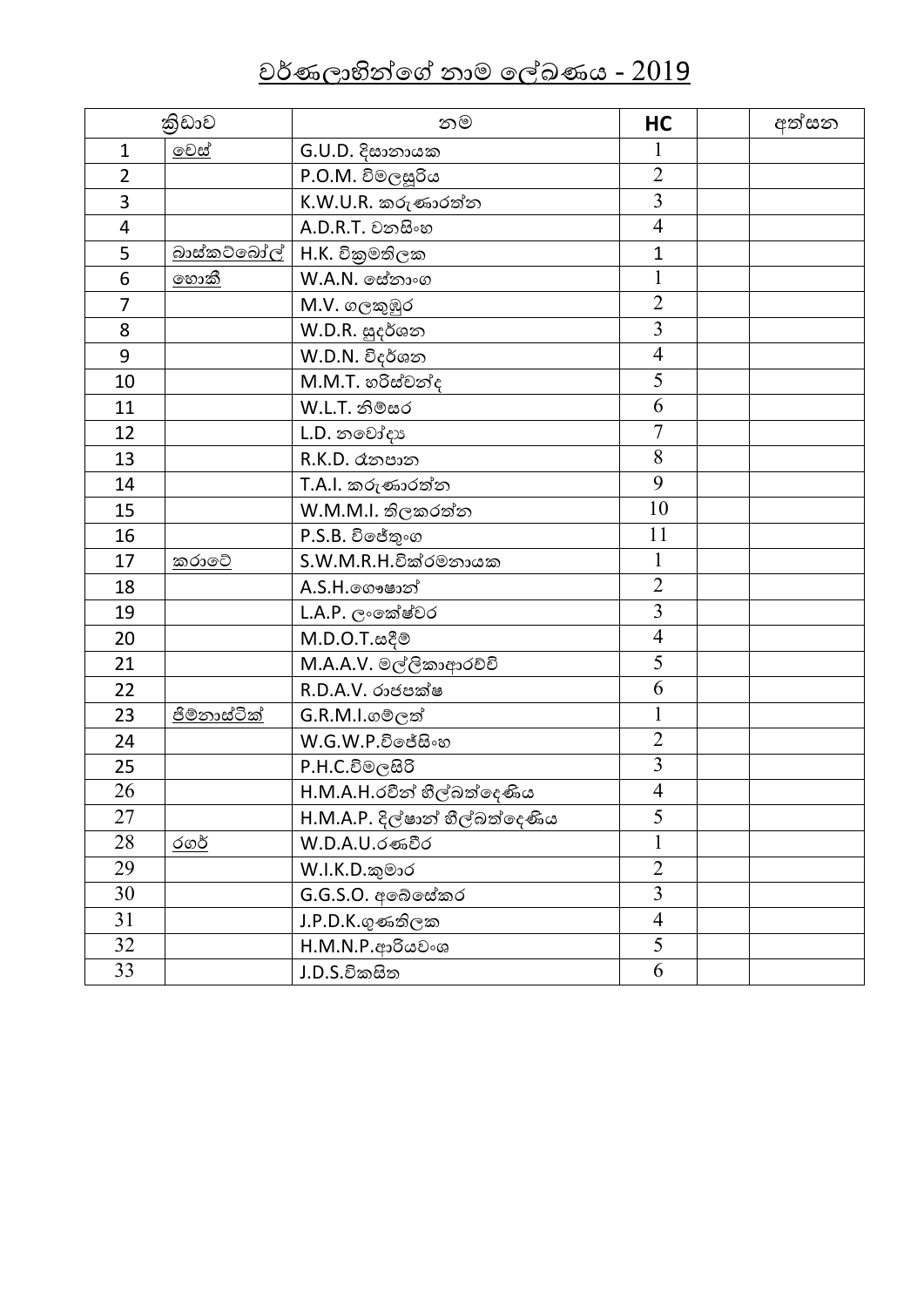|    | කිුඩාව                                           | නම                      | HC             | අත්සන |
|----|--------------------------------------------------|-------------------------|----------------|-------|
| 34 |                                                  | W.A.K.H.ජයතෙත්ති        | $\overline{7}$ |       |
| 35 |                                                  | L.T.W.G.G.මන්දාර        | 8              |       |
| 36 |                                                  | A.R.R.K.අධිකාරි         | 9              |       |
| 37 |                                                  | G.D.ඉමන්ත උදාන් දසනායක  | 10             |       |
| 38 | <u>මේසපන්දු</u>                                  | $D.D.$ රණවීර            | $\mathbf{1}$   |       |
| 39 |                                                  | Y.P.S.ආරියරතන           | $\overline{2}$ |       |
| 40 |                                                  | Y.D.A.ආරියරත්න          | $\overline{3}$ |       |
| 41 | <u>මලල කුිඩා</u>                                 | $G.G.P.R.\omega$ ලදෙණිය | $\mathbf{1}$   |       |
| 42 |                                                  | G.R.D.විජේසූරිය         | $\overline{2}$ |       |
| 43 | <u>2019 සිංගර් ලීග්</u><br><u>තරගාවලිය(රගර්)</u> | $D.P.$ සූපූන් තාරක      | $\mathbf 1$    |       |
| 44 |                                                  | J.A.ශාලිත අශින්සන       | $\overline{2}$ |       |
| 45 |                                                  | H.R.සුජිත් කුමාර        | $\overline{3}$ |       |
| 46 |                                                  | P.G. විමුක්ති චතුරංග    | $\overline{4}$ |       |
| 47 |                                                  | P.G.R.පුදීප් ලක්ෂිත     | 5              |       |
| 48 |                                                  | P. මෛතී රත්න කීර්ති     | 6              |       |
| 49 |                                                  | P.P.පුදීප් කුමාර        | $\overline{7}$ |       |
| 50 |                                                  | $G.A.$ තරිඳු හංසක       | 8              |       |
| 51 |                                                  | C.V.J. චතුෂ්ක උදාන්     | 9              |       |
| 52 |                                                  | A.R.රවිඳු කෞෂල්ය        | 10             |       |
| 53 |                                                  | H.M.D.D.දමින්ද බණ්ඩාර   | 11             |       |
| 54 |                                                  | H.A.මදූරංග අශාන්        | 12             |       |
| 55 |                                                  | A.G.හිමෙත් අනුශාන්      | 13             |       |
| 56 |                                                  | කවිඳු අවිශ්ක            | 14             |       |
| 57 |                                                  | අමිත සිරිවර්ධන          | 15             |       |
| 58 |                                                  | SA.ගයාෂාන් තරංග         | 16             |       |
| 59 |                                                  | R.A.N.S.රූපසිංහ         | 17             |       |
|    |                                                  |                         |                |       |
|    |                                                  |                         |                |       |
|    |                                                  |                         |                |       |
|    |                                                  |                         |                |       |
|    |                                                  |                         |                |       |
|    |                                                  |                         |                |       |
|    |                                                  |                         |                |       |